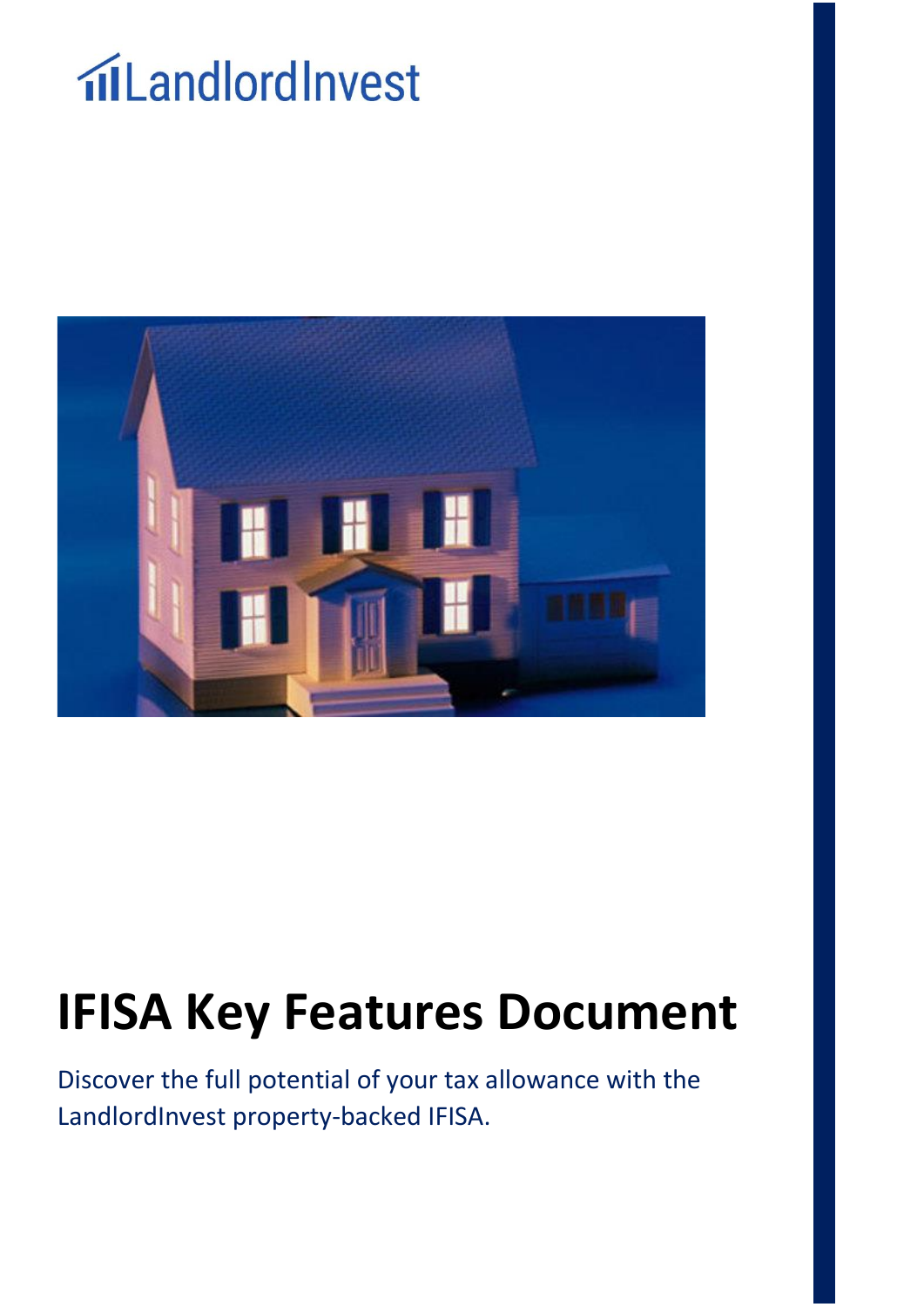## **Gettingstarted**

When it comes to thinking about where to put your money, there's a lot to consider – such as making sure your money is working tax efficiently.

Whether you're already saving, or just looking to start, make sure you consider an Individual Savings Account (ISA). You could be making the most of your tax allowance in no time.

So why not get started today? You can find the answers to many questions you may have on the following pages.

#### **What is an ISA?**

An ISA is a tax efficient way of saving or investing because, unlike ordinary savings and investments accounts, if you save in an ISA you are entitled to keep all that you receive from that investment and not pay any tax on it.

There are four different types of ISA:

- cash ISAs;
- stocks and shares ISAs:
- Lifetime ISAs; and
- Innovative Finance ISAs (IFISA).

A payment by you into an ISA in any tax year is called a subscription. You can only subscribe to one of each type of ISA per tax year.

A tax year runs from 6th April to 5th April the following year.

#### **What is the IFISA?**

The Innovative Finance ISA (IFISA) is a new ISA that became available 6 April 2016.

The IFISA allows you to earn tax-free returns by lending through peer-to-peer lending platforms such as LandlordInvest. You may invest £20,000 in the current tax year across a combination of a cash ISA, stocks and shares ISA, and the IFISA.

LandlordInvest is a peer-to-peer lending platform that offers a property-backed IFISA.

**The value of investments (and any income received from them) can fall as well as rise and you may not get back what you invested.**

**The value of tax benefits will depend on your individual circumstances, and tax rules may change in thefuture. Tax-free means free from personal liability to any UK Income Tax and Capital Gains Tax.**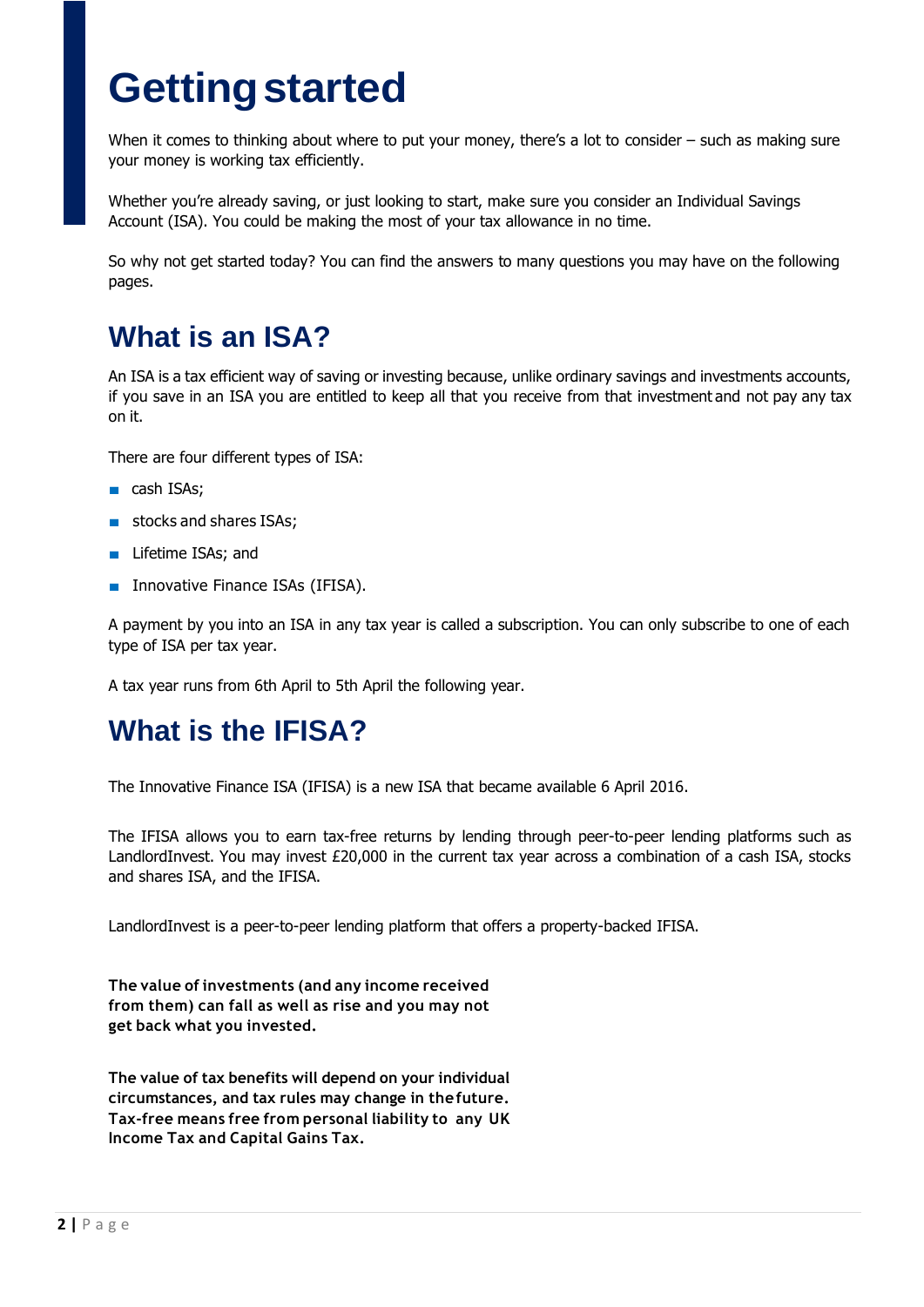### **Frequently asked questions**

#### **Can I have more than oneISA?**

You can only open and subscribe to one IFISA, one cash ISA and one stocks and shares ISA per tax year. This could be an IFISA with one provider and a cash ISA with a different provider.

#### **Do I need an account with LandlordInvest to open an ISA?**

Yes, you will need a LandlordInvest Standard account to open an IFISA account. It is free to both set up the Standard account and to open an IFISA account.

#### **Can I transfer an existing ISA from another provider?**

Yes, you can transfer existing cash ISAs or stocks and shares ISAs to LandlordInvest's propertybacked IFISA by completing and submitting the ISA Transfer Authority form. You can find the form here: www.landlordinvest.com/LandlordInvest-ISA-Transfer-Authority-Form.pdf

Please send the completed ISA Transfer Authority form to ifisa@landlordinvest.com or by post to: LandlordInvest, 5 Chancery Lane, London, WC2A 1LG.

Where you are transferring a stocks and shares ISA to a cash ISA, your ISA manager will, on receipt of a transfer request, sell your shares and transfer to us in cash.

#### **How much can I transfer from my cash ISA to a IFISA?**

You can transfer some or all of the money you have saved in previous Tax Years without affecting your current Tax Year's annual ISA investment allowance.

#### **Is LandlordInvest's ISA flexible?**

Yes, LandlordInvest's property-backed IFISA is flexible. This means that you can replace, in whole or in part, cash you have withdrawn, without the replacement counting towards your subscription limit for a tax Year. According to ISA regulations:

- withdrawals are deemed to be firstly of subscriptions for the current tax year and secondly of subscriptions for preceding tax years: and
- replacements are deemed to be firstly of subscriptions for previous tax years and secondly of subscriptions for the current tax year.

The rules on flexible ISA are complex and you should take independent advice or consult the HMRC helpline if you are in any doubt as to the extent to which you can withdraw and replace funds across different ISAs.